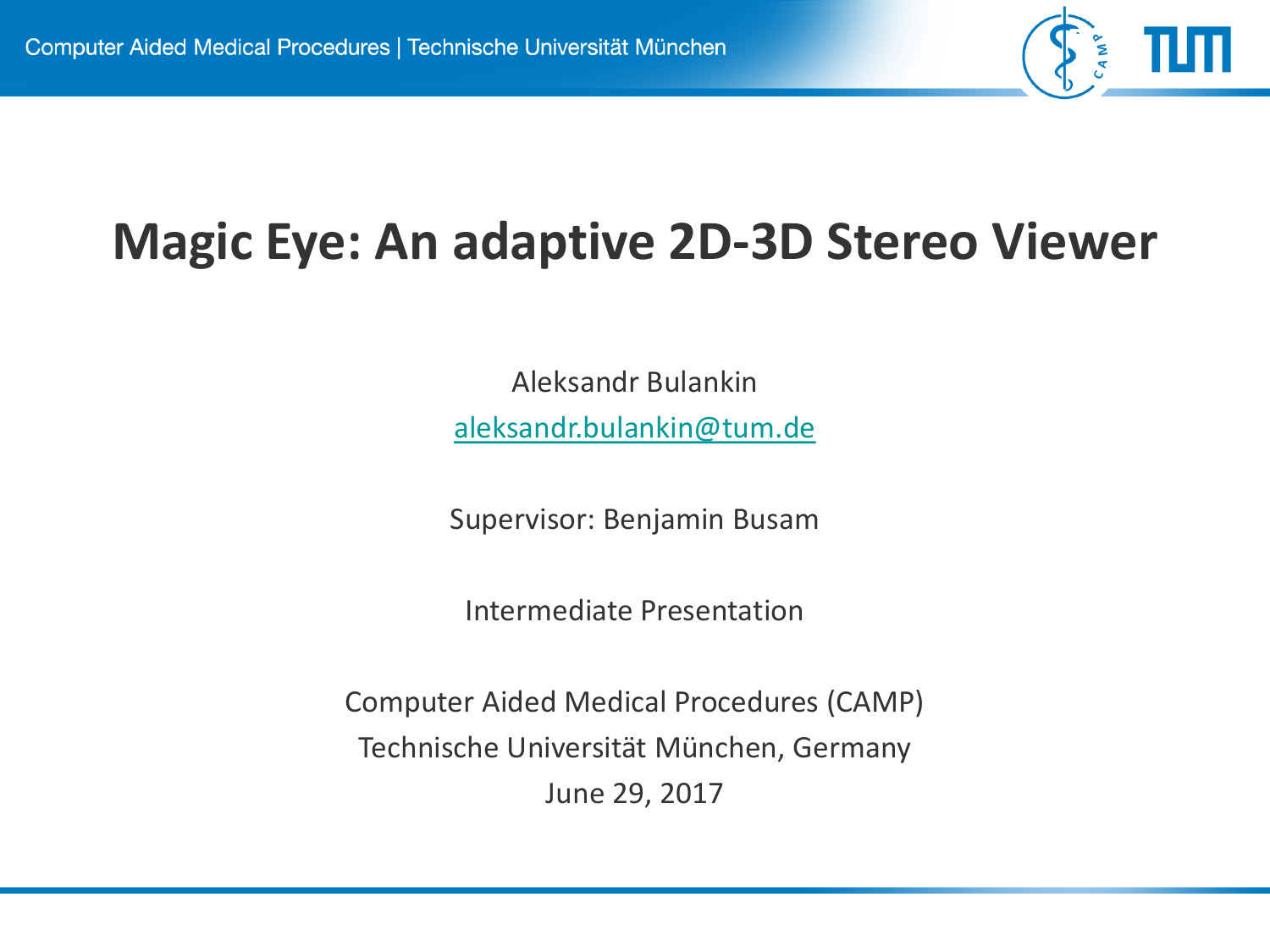#### **Recap**

• Designing and implementing a free-view 2D-3D stereo viewer



3D without glasses Cross Eye [1]

- [1]<https://www.youtube.com/watch?v=PW-ZtvYFGTQ> (May 27, 2017)
- [2]<https://www.lhup.edu/~dsimanek/3d/view3d.htm> (May 27, 2017)



R

W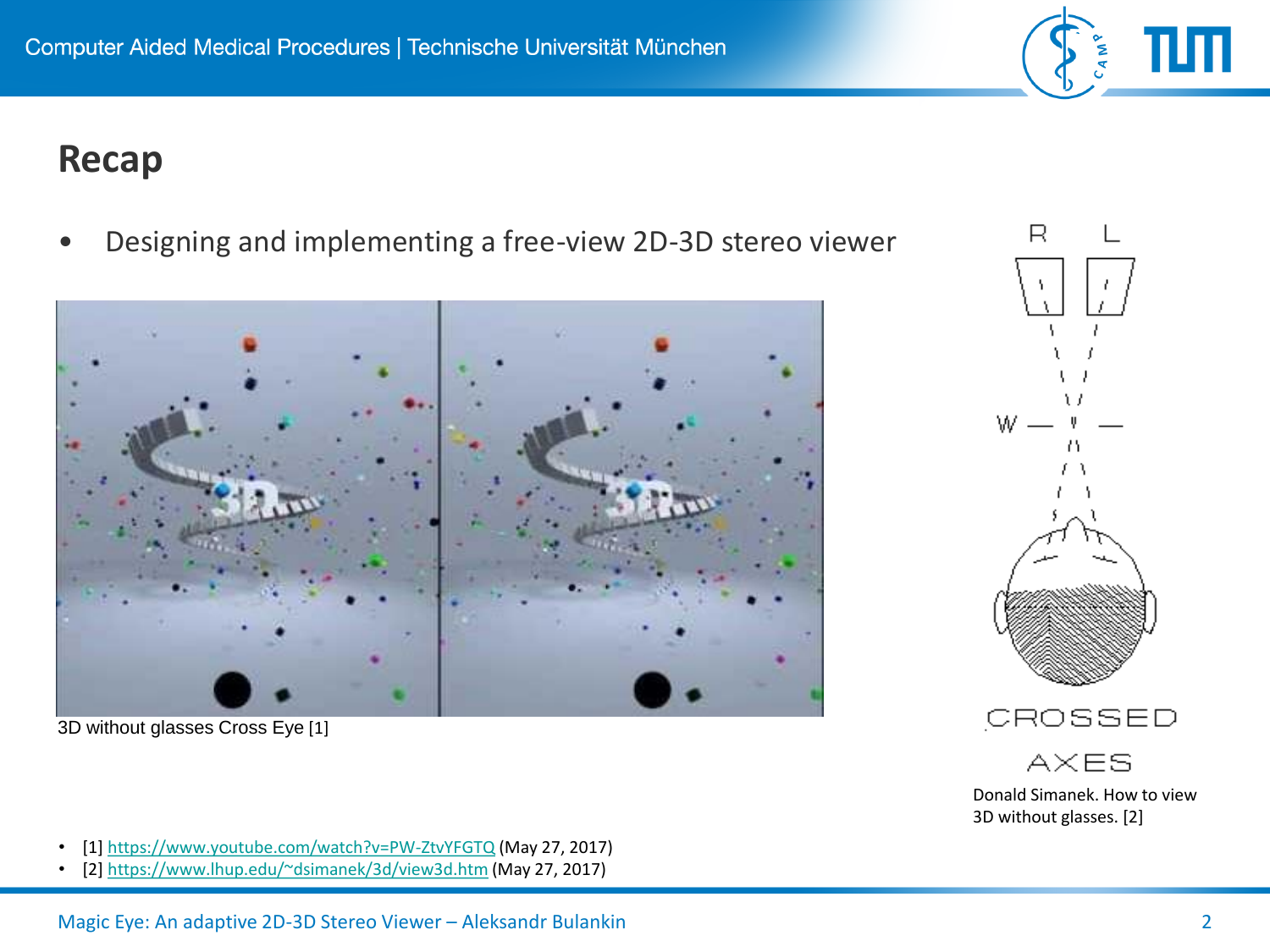#### **Tasks**

- Implement a rendering pipeline from a 3D scene to stereo images
- Implement eye tracking algorithm
- Implement GUI
- Testing and Debugging
- Verification and Validation
- Image fusion method evaluation
- Documentation and Report

CAMP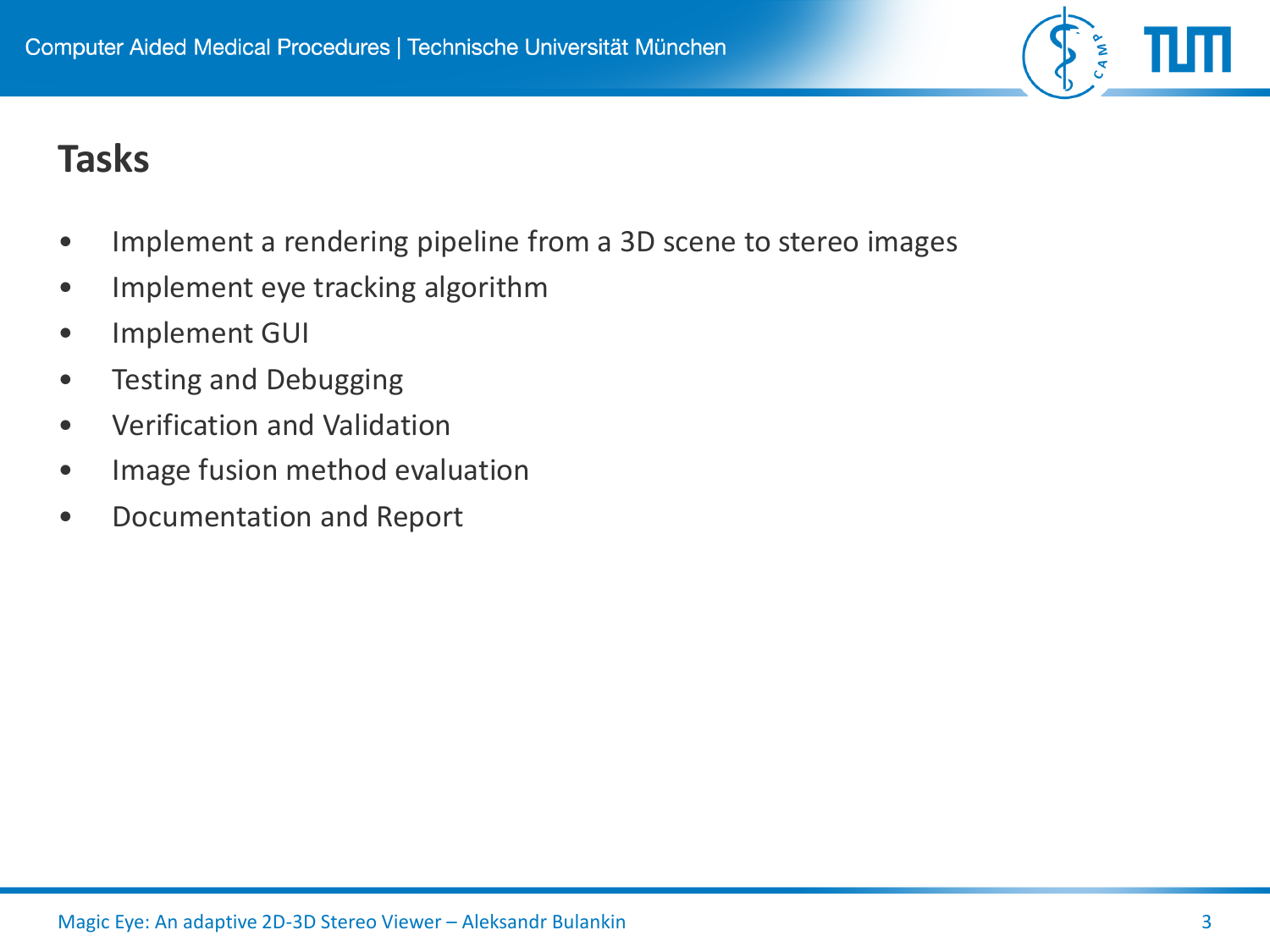#### **Obstacles and Possible Risks**

Encountered problems

• PCL compiling from source

#### Risks

- Eye tracking
- **CONTROL**

• Time



CAMP



[2]

- [1]<http://pointclouds.org/> (June 28, 2017)
- [2]<https://cmake.org/> (June 28, 2017)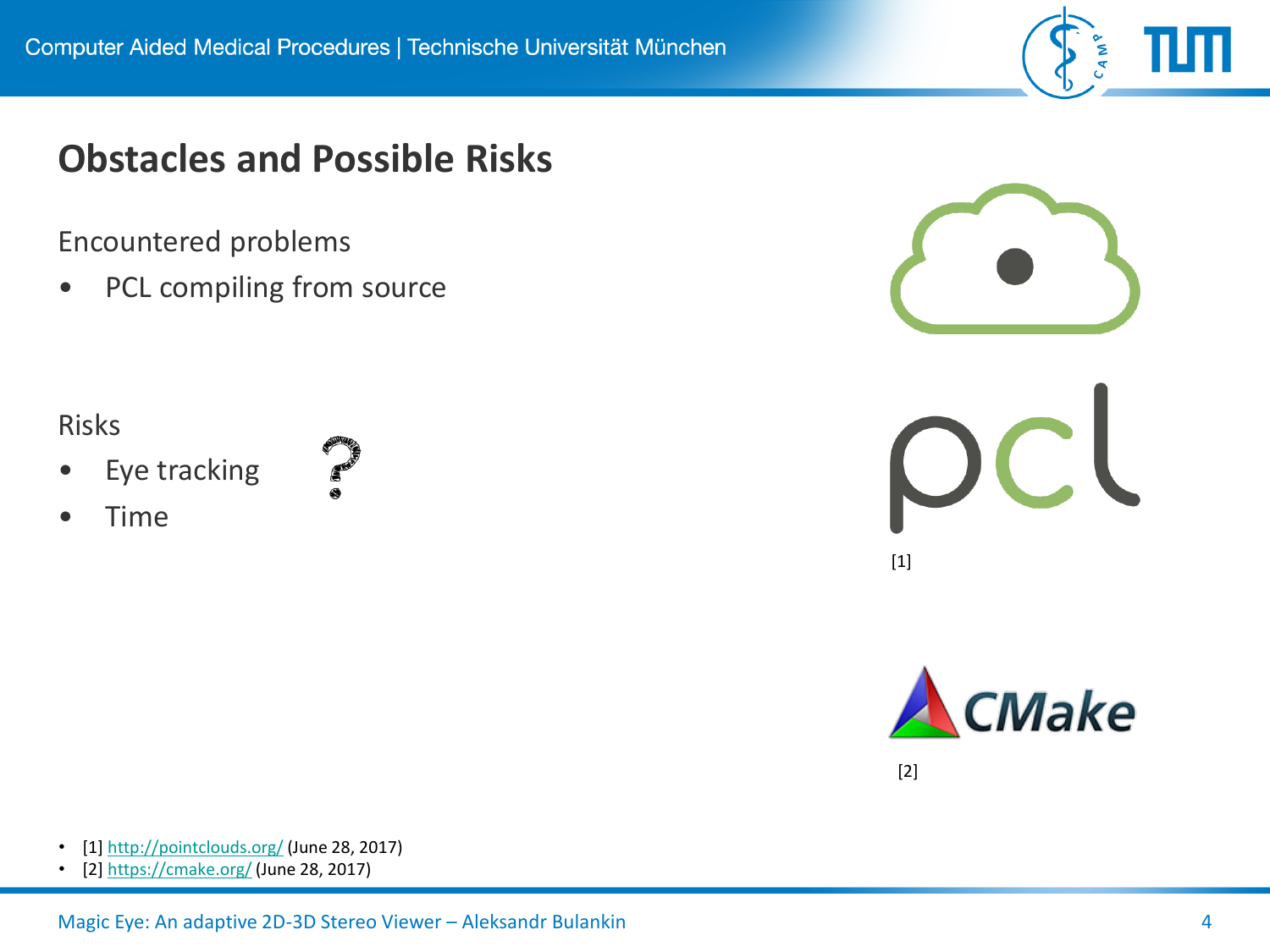# **What has been done?**

- All necessary libraries compiled and integrated into the project (exception – eye tracking)
- Classes design developed
- Rendering pipeline ready on 90%

# **What still needs to been done?**

- Implement GUI
- Testing and Debugging
- Verification and Validation
- Image fusion method evaluation
- Documentation and Report
	- [1] [https://www.iconfinder.com/icons/169922/ready\\_retina\\_icon](https://www.iconfinder.com/icons/169922/ready_retina_icon) (June 28, 2017)



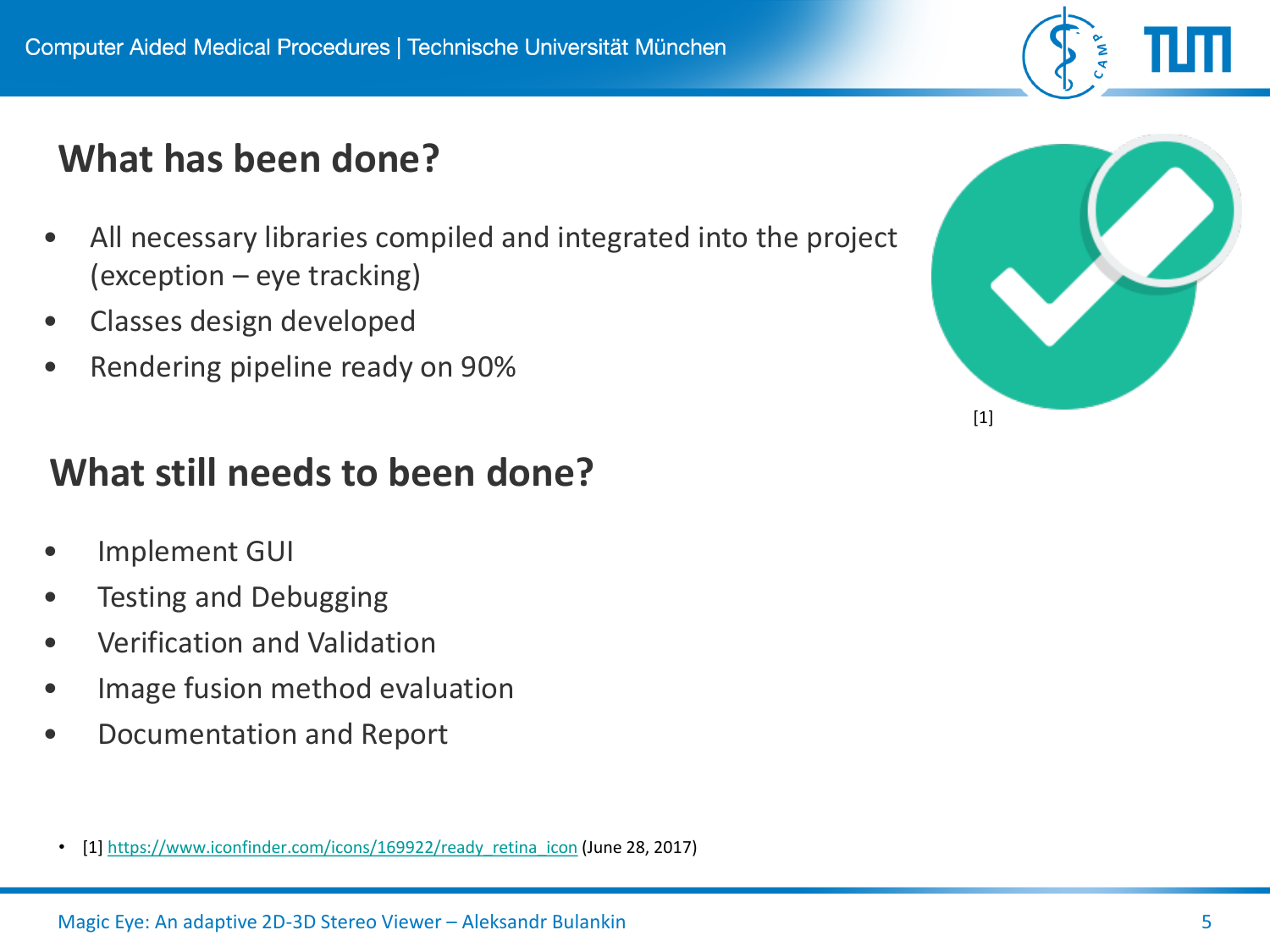

# **Class Design**

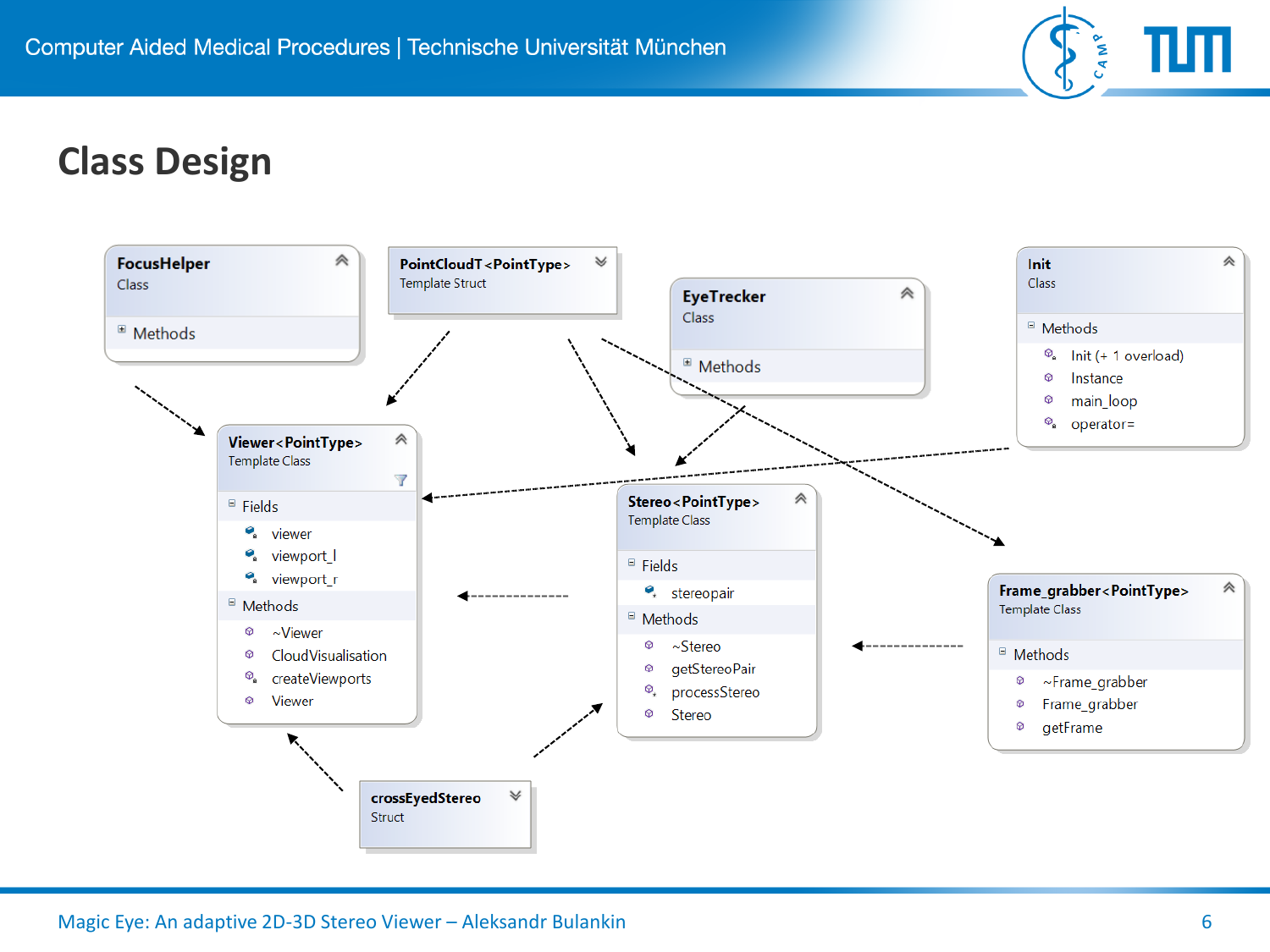

# **Focus Helper Idea**

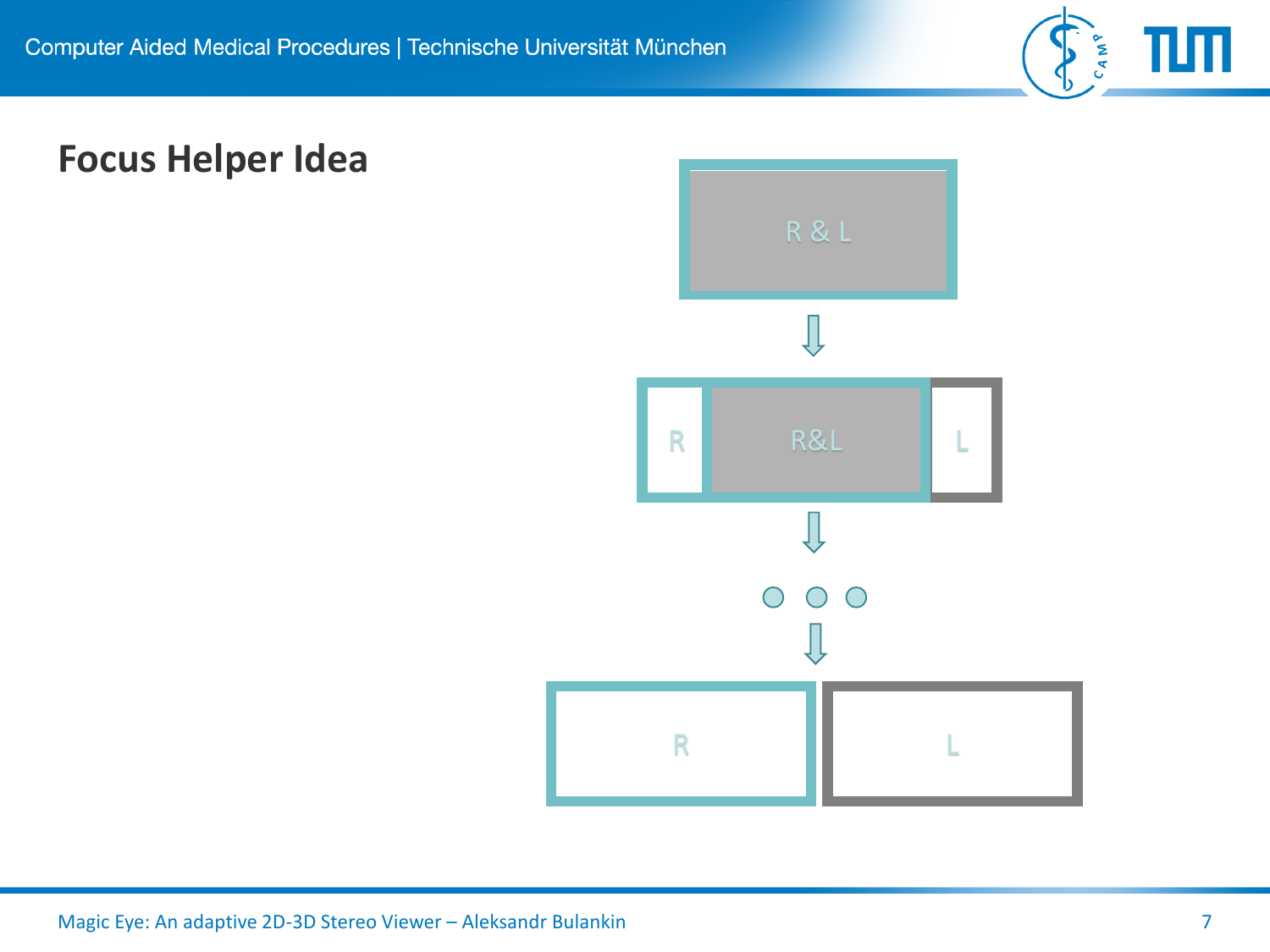

# GANTT Project Plan[1] **Update**



• [1] created with [GanttPRO](https://app.ganttpro.com/)